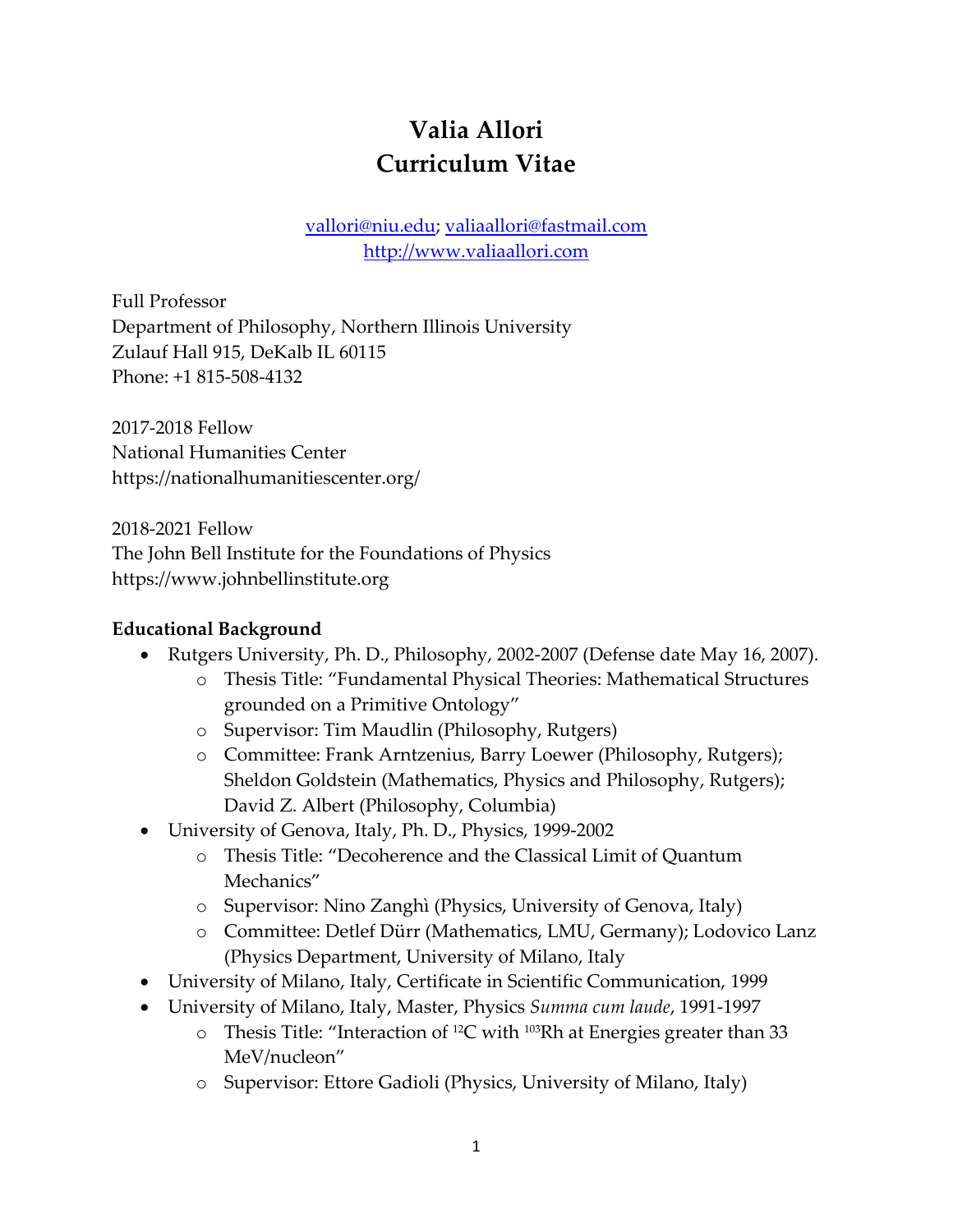o Committee: Claudio Birattari, Roberto Bonetti (Physics, University of Milano, Italy)

#### **Area of Specialization**

Philosophy of Physics, Philosophy of Science, Metaphysics

#### **Area of Competence**

Logic

### **Professional Experience**

- 2019 2021: Fellow, The John Bell Institute for the Foundations of Physics
- 2017 2018: Fellow, National Humanities Center
- 2020 present: Full Professor, Philosophy Department, Northern Illinois University
- 2013 2020: Associate Professor, Philosophy Department, Northern Illinois University
- 2007 2013: Assistant Professor, Philosophy Department, Northern Illinois University
- 2006 2007: Instructor, Philosophy Department, Rutgers University
- 2005 2006: Teaching Assistant, Philosophy Department, Rutgers University

#### **Research**

# **A-Publications and Other Professional Contributions 1a-Books:**

- 1. Edited book: *Quantum Mechanics and Fundamentality: Naturalizing Quantum Theory between Scientific Realism and Ontological Indeterminacy*. Synthese Library, Springer (forthcoming).
- 2. Edited book (with Angelo Bassi, Detlef Dürr and Nino Zanghì): *Do Wave Functions Jump? Perspectives on the Work of GianCarlo Ghirardi*. Springer (November 2020) https://doi.org/10.1007/978-3-030-46777-7 ISBN: 978-3-030-46776-0
- 3. Edited book: *Statistical Mechanics and Scientific Explanation: Determinism, Indeterminism and Laws of Nature.* World Scientific (April 2020) https://doi.org/10.1142/11591 ISBN: 978-981-121-171-3
- 4. *La Natura delle Cose: Introduzione ai Fondamenti e alla Filosofia della Fisica* (transl.: *The Nature of Things: Introduction to the Philosophy and the Foundation of Physics*), Carocci, Roma, Italy (2005) -- (with M. Dorato, F. Laudisa and N. Zanghì) ISBN: 978-8843035472

#### **1b-Books: Forthcoming or Under contract**

1. *Quantum Mechanics for Metaphysicians: The Fundamentals.* Lexington books (book contract)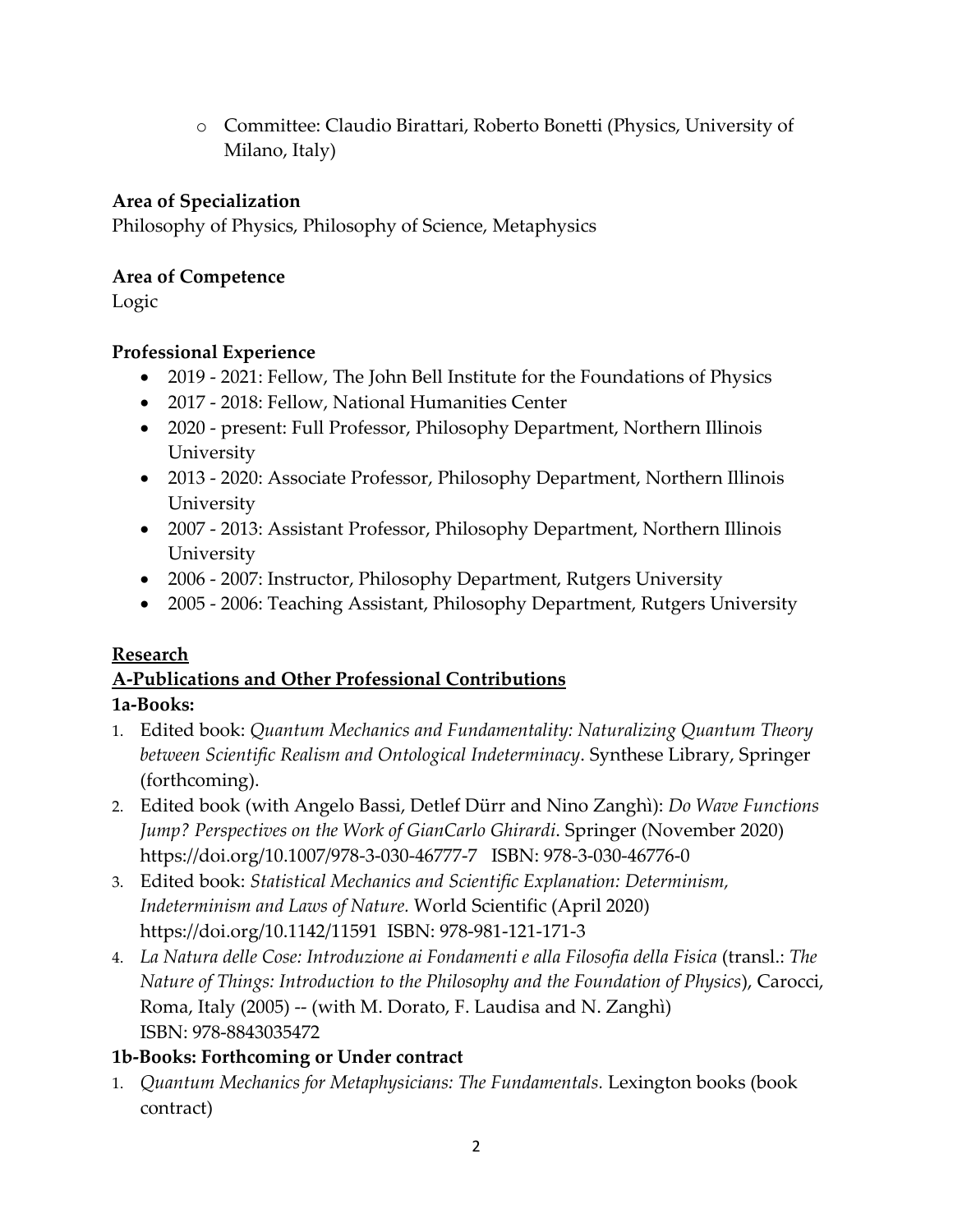2. *Dismantling Quantum Paradoxes.* Springer (book contract)

# **2-Articles and Book Chapters**

#### **2a-Philosophy**

- 1. "The paradox of Deterministic Probabilities." *Inquiry: An Interdisciplinary Journal of Philosophy* (forthcoming).
- 2. "Towards a Structuralist Elimination of Properties." In: V. Allori (ed.) *Quantum Mechanics and Fundamentality: Naturalizing Quantum Theory between Scientific Realism and Ontological Indeterminacy*. Synthese Library, Springer (forthcoming) (refereed)
- 3. "Introduction" L. de Broglie and L. Brillouin, *Selected Papers on Wave Mechanics.* Minkowski Institute Press (forthcoming) (invited)
- 4. "Spontaneous Localization Theories." In: O. Freire Junior, G. Bacciagaluppi, O. Darrigol, T. Hartz, C. Joas, A. Kojevnikov, and O. Pessoa Junior (eds), *Oxford Handbook on the History of Interpretations of Quantum Mechanics*. Oxford University Press (forthcoming) (invited/refereed)
- 5. "Fundamental Objects without Fundamental Properties: A Thin-object-orientated Metaphysics Grounded on Structure." In: D. Aerts, J. Arenhart, C. De Ronde and G. Sergioli (eds.), *Probing the Meaning and Structure of Quantum Mechanics.* World Scientific (forthcoming) (invited/refereed)
- 6. "Primitive Beable is not Local Ontology: On the Relation between Primitive Ontology and Local Beables" *Crítica* 53 (159): 15-43 (2021).
- 7. "Wave-Functionalism," *Synthese* (2021) https://doi.org/10.1007/s11229-021-03332-z
- 8. "Contemporary Echoes of the World Soul: Quantum Mechanics and Consciousness" In: J. Wilberdin (ed.), *World Soul*: 320-342. Oxford University Press (2021). (invited/refereed)
- 9. "Tipicità e Spiegazione Scientifica in Meccanica Statistica" (transl. "Typicality and Scientific Explanation in Statistical Mechanics"). In: E. Montuschi and P. D. Omodeo (eds.), *Ordinare il mondo. Prospettive logiche ed epistemologiche su scienza, natura e società*: 146-172 (transl. *Ordering the World. Logical and Epistemological Perspectives on Science, Nature and Society)*. (2021) ISBN-10 : 8869926796
- 10. "Introduction" E. Schrödinger, *Collected Papers on Wave Mechanics*. Minkowski Institute Press (2020). ISBN: 978-1-927763-80-3
- 11. "Spontaneous Localization Theories with a Particle Ontology" In: V. Allori, A. Bassi, D, Dürr and N. Zanghì (eds.), *Do Wave Functions Jump? Perspectives on the Work of GianCarlo Ghirardi*: 73-93. Springer (2020). doi: 10.1007/978-3-030-46777-7
- 12. "Why Scientific Realists Should Reject the Second Dogma of Quantum Mechanics." In: M. Hemmo and O. Shenker (eds.) *Quantum, Probability, Logic: The Work and Influence of Itamar Pitowsky:* 19-48. Springer (2020) (invited/refereed). ISBN 978-3-030- 34315-6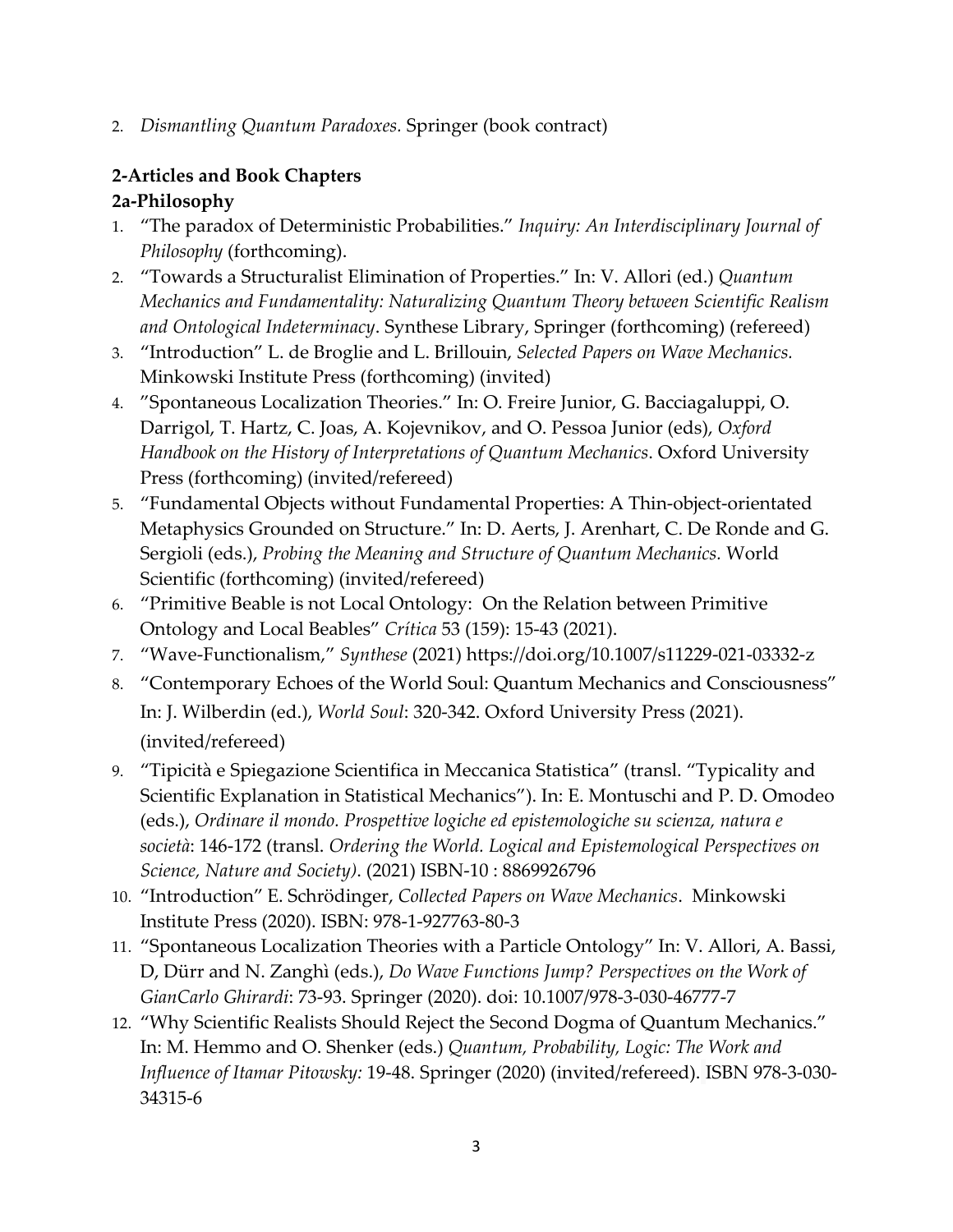- 13. "Some Reflections on the Statistical Postulate: Typicality, Probability and Explanation between Deterministic and Indeterministic Theories." In: V. Allori (ed.), *Statistical Mechanics and Scientific Explanation: Determinism, Indeterminism and Laws of Nature:* 65-111. World Scientific (2020) (refereed). doi: 10.1142/11591
- 14. "Introduction" In: V. Allori (ed.), *Statistical Mechanics and Scientific Explanation: Determinism, Indeterminism and Laws of Nature*: ix-xvii. World Scientific (2020). doi: 10.1142/11591
- 15. "Scientific Realism without the Wave Function". In: J. Saatsi, S. French (eds.), *Scientific Realism and the Quantum*: 212-228. Oxford University Press (2020) (invited/refereed). ISBN: 9780198814979
- 16. "Free Will in the Quantum World?" In: J. A. de Barros and C. Montemayor (eds.), *Quanta and Mind: Essays on the Connection between Quantum Mechanics and Consciousness: 3-16*. Springer - Synthese Library 414 (2019) (invited). doi: 10.1007/978- 3-030-21908-6
- 17. "Quantum Mechanics, Time and Ontology" *Studies in History and Philosophy of Modern Physics* 66: 145-154 (2019). doi: 10.1016/j.shpsb.2019.02.004
- 18. "From No-signaling to Spontaneous Localization Theories". *International Journal of Quantum Foundations* 5 1-10 (2019) (invited)
- 19. "Scientific Realism and Primitive Ontology. Or: the Pessimistic Induction and the Nature of the Wave Function." *Lato Sensu: Revue de la Société de Philosophie des Sciences* 5 (1): 69-76 (2018). doi: 10.20416/lsrsps.v5i1.10
- 20. "A New Argument for the Nomological Interpretation of the Wave Function: The Galilean Group and the Classical Limit of Nonrelativistic Quantum Mechanics." *International Studies in the Philosophy of Science* 31 (2): 177-188 (2018). doi: 10.1080/02698595.2018.1424759
- 21. "Space, Time, and (how they) Matter: a Discussion about some [Metaphysical](http://philpapers.org/archive/ALLSTA-4.pdf) Insights Provided by our Best [Fundamental](http://philpapers.org/archive/ALLSTA-4.pdf) Physical Theories." In: S. Wuppuluri and G.C. Ghirardi (eds.), *Space, Time, and Frontiers of Human Understanding*: 95-107. Springer (2016). ISBN 978-3-319-44418-5 (invited)
- 22. ["Primitive](http://philpapers.org/archive/ALLPOA-3.pdf) Ontology and the Classical World." In: R. Kastner, J. Jeknic-Dugic, G. Jaroszkiewicz (eds.), *Quantum Structural Studies: Classical Emergence from the Quantum Level:* 175-199. World Scientific (2016). ISBN: 978-1-78634-140-2. doi: 10.1142/9781786341419\_0007 (invited)
- 23. ["Primitive](http://philsci-archive.pitt.edu/11651/2/IJQF-final.pdf) Ontology in a Nutshell." *International Journal of Quantum Foundations* 1 (3): 107-122 (2015)
- 24. Reply to Authors: "The Road to [Maxwell's](http://valiaallori.com/wp-content/uploads/2016/07/Reply_to_Authors_The_Road_to_Maxwells_De.pdf) Demon," by Meir Hemmo and Orly R. [Shenker.](http://valiaallori.com/wp-content/uploads/2016/07/Reply_to_Authors_The_Road_to_Maxwells_De.pdf) *International Studies in the Philosophy of Science* 29 (1): 94-98 (2015). doi: 10.1080/02698595.2015.1079077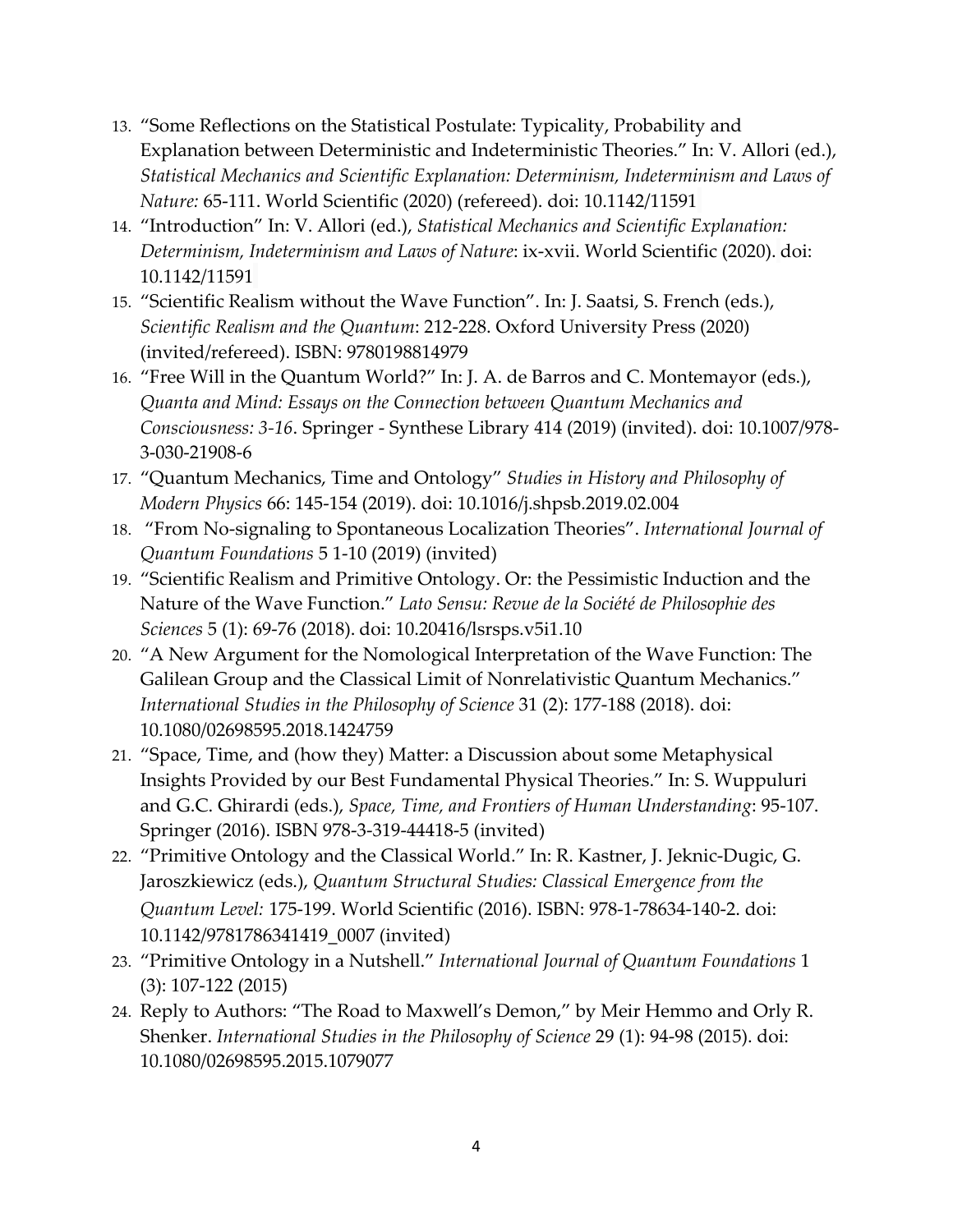- 25. "Maxwell's Paradox: Classical [Electrodynamics](http://philsci-archive.pitt.edu/11650/1/MaxwellParadox-analytica.pdf) and its Time Reversal I[nvariance."](http://philsci-archive.pitt.edu/11650/1/MaxwellParadox-analytica.pdf) *Analytica* 1:1-19 (2015)
- 26. ["Quantum](http://philpapers.org/archive/ALLQMA.pdf) Mechanics and Paradigm Shifts." *Topoi* 32 (2): 313-323 (2015). doi: 10.1007/s11245-014-9295-y
- 27. "Predictions and Primitive Ontology in Quantum [Foundations:](http://philsci-archive.pitt.edu/9338/1/PredictionsAndPO.pdf) A Study of [Examples."](http://philsci-archive.pitt.edu/9338/1/PredictionsAndPO.pdf) *The British Journal for the Philosophy of Science* 65 (2): 323-352 (2014) — (with S. Goldstein, R. Tumulka, and N. Zanghi). doi: 10.1093/bjps/axs048
- 28. "On the [Metaphysics](http://philsci-archive.pitt.edu/9343/1/Allori_-_LeBihan-On_the_Metaphysics_of_Quantum_Mechanics-finale.pdf) of Quantum Mechanics." In: S. Le Bihan (ed.), *Precis de la Philosophie de la Physique:* 116-151. Vuibert (2013). ISBN : 978-2-311-01100-5 (invited/refereed)
- 29. "Primitive Ontology and the Structure of [Fundamental](http://philsci-archive.pitt.edu/9342/) Physical Theories." In: D. Albert, A. Ney (eds.), *The Wave Function: Essays in the Metaphysics of Quantum Mechanics:* 58-75. Oxford University Press (2013). doi:10.1093/acprof:oso/9780199790807.003.0002 (invited/refereed)
- 30. "Many-Worlds and [Schrödinger's](http://arxiv.org/pdf/0903.2211.pdf) First Quantum Theory." *The British Journal for the Philosophy of Science* 62 (1): 1–27 (2011) — (with S. Goldstein, R. Tumulka, and N. Zanghi). doi: 10.1093/bjps/axp053
- 31. "La storia del gatto che era sia vivo che [morto"](http://philpapers.org/archive/ALLLSD-3.pdf) (transl: "The Story of the Cat that was both Dead and Alive"). In: E. Giannetto, G. Giannini (eds.), *Da Archimede a Majorana: la fisica nel suo divenire:* 273-283. Guaraldi (2009). ASIN: B00HZLTL8Y
- 32. "On the Classical Limit of Quantum [Mechanics."](http://philsci-archive.pitt.edu/9339/1/classlim.pdf) *Foundations of Physics* 39 (1): 20-32 (2009) – (with N. Zanghi). doi: 10.1007/s10701-008-9259-4
- 33. "On the Common Structure of Bohmian Mechanics and the [Ghirardi-Rimini-Weber](http://philsci-archive.pitt.edu/2811/1/bmgrw.pdf) [Theory."](http://philsci-archive.pitt.edu/2811/1/bmgrw.pdf) *The British Journal for the Philosophy of Science* 59 (3): 353-389 (2008) – (with S. Goldstein, R. Tumulka, and N. Zanghi). doi: 10.1093/bjps/axn012
- 34. "Ontologie [Quantistiche](http://philpapers.org/archive/ALLOQD.pdf) di Particelle, Campi e [Lampi](http://philpapers.org/rec/ALLOQD)" (transl.: "Quantum Ontologies of Particles, Fields and Flashes"). In: V. Fano and M. Antonelli (eds.), *Strutture dello spazio tra fisica e psicologia,* Teorie e Modelli XII, III: 9-29 (2007) – (with N. Zanghi)
- 35. "E' completa la descrizione della realtà fisica fornita dalla meccanica [quantistica?](http://philpapers.org/archive/ALLECL.pdf)" (transl.: "Is the Quantum-Mechanical Description of Physical Reality Complete?") *Il Protagora* 9: 163-180 (2007) — (with N. Zanghi)
- 36. "What is Bohmian [Mechanics?](http://philsci-archive.pitt.edu/9340/1/wibm.pdf)" *International Journal of Theoretical Physics* 43: 1743- 1755 (2004) — (with N. Zanghi). doi: 10.1023/B:IJTP.0000048817.79384.2a
- 37. "Seven Steps toward the [Classical](http://philsci-archive.pitt.edu/9341/) World." *Journal of Optics B* 4: 482–488 (2002)–(with D. Dürr, S. Goldstein, N. Zanghi). doi:10.1088/1464-4266/4/4/344

#### **2b-Physics**

1. "Observation of the Doppler Broad and Shift of the Gamma Lines of Residues Produced in the interaction of 400 MeV 12C Ions with 63Cu." In: E. Norman, L.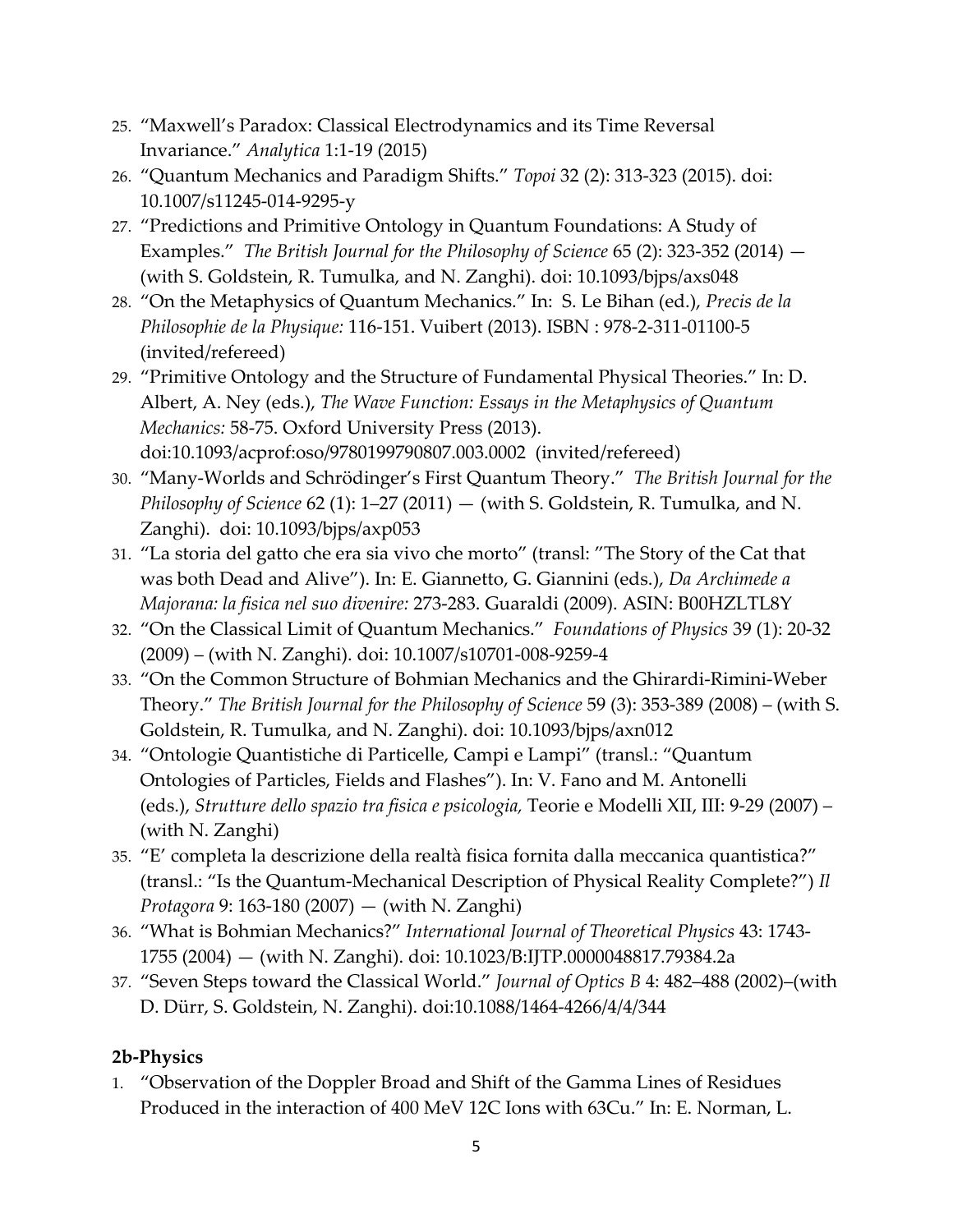Schroeder, and G. Wozniak (eds.) *Nuclear Physics in the 21st Century: Proceedings of the International Nuclear Physics Conference,* American Institute of Physics Proc. No. 610, Berkeley  $(2001)$  — (with E. Gadioli, et al.)

- 2. "Excitation Functions, Angular Distributions and Recoil Range Distributions of Residues Created in Heavy-Ion Reactions." In: *Proceedings of the South African Institute of Physics National Conference,* South African Institute of Physics Proceedings  $(1998) - (with E. Gadioli, et al.)$
- 3. "Low Linear Momentum and Energy Transfer Reactions in the Interaction of 12C with 103Rh". In: *Proceedings of the 8th International Conference on Heavy Nucleon Reaction*, Paris (1998) — (with E. Gadioli, et al.)
- 4. "Spectra of Alpha Particles Emitted in the Interaction of 12C with 93Nb." NAC Annual Report (1998) — (with M. Cavinato, et al.)
- 5. "Angular Distributions and Forward Recoil Range Distributions of the Residues Created in the Interaction of 12C and 16O ions with 103Rh," *Nuclear Physics* A 641, 271-296 (1998) — (with E. Gadioli, et al.)
- 6. "The Interaction of 12C and 16O with 103Rh." *Acta Physica Hungarica New Series: Heavy Ion* Physics (now European Physical Journal A: Hadrons & Nuclei) 7, 275-287  $(1998)$  — (with E. Gadioli, et al.)
- *7.* "Comprehensive Study of the Reaction of 12C with 103Rh up to 33 MeV/nucleon." *Physics Letters* B 394, 29-36 (1997) — (with E. Gadioli, *et al.*)
- 8. "Comprehensive Study of the Reaction of <sup>12</sup>C with <sup>103</sup>Rh up to 33 MeV/nucleon." *Physics Letters* B 394, 29-36 (1997) — (with E. Gadioli, et al.)
- 9. "Study of the Interaction of <sup>12</sup>C and <sup>16</sup>O with <sup>103</sup>Rh." NAC Annual Report (1997) (with E. Gadioli, et al.)
- 10. "A Comprehensive Study of the Interaction of 12C with Nuclei". In: E. Gadioli (ed.), *Ricerca Scientifica ed Educazione Permanente*, Suppl. 111, 271-281, 10 (1997) — (with E. Gadioli, et al.)
- 11. "Comprehensive Study of the Interaction of 12C with 103Rh up to 33 MeV/nucleon." In: G. Giardina, G. Fazio, M. Lattuada (eds.) *Large Scale Collective Motion of Atomic Nuclei*. World Scientific (1996) — (with E. Gadioli, et al.)

# **3-Book Reviews**

- 1. Book Review of "Philosophy of Physics: Quantum Theory," by Tim Maudlin. *The British Journal for Philosophy of Science Review of Books* (2020). http://www.thebsps.org/bjps-rob/allori-onmaudlin/?fbclid=IwAR2RcSnbZi1S0bfNlcwyFgdrLfS1im6sKKL29MU\_bJ98Eqcfz5Uq q1DFoCM
- 2. Book Review of "Beyond the Dynamical Universe: Unifying Block Universe Physics and Time as Experienced," by Michael Silberstein, W.M. Stuckey, and Timothy McDevitt. *Metascience* 28 (2): 341–344 (2019). doi: 10.1007/s11016-019-00417-x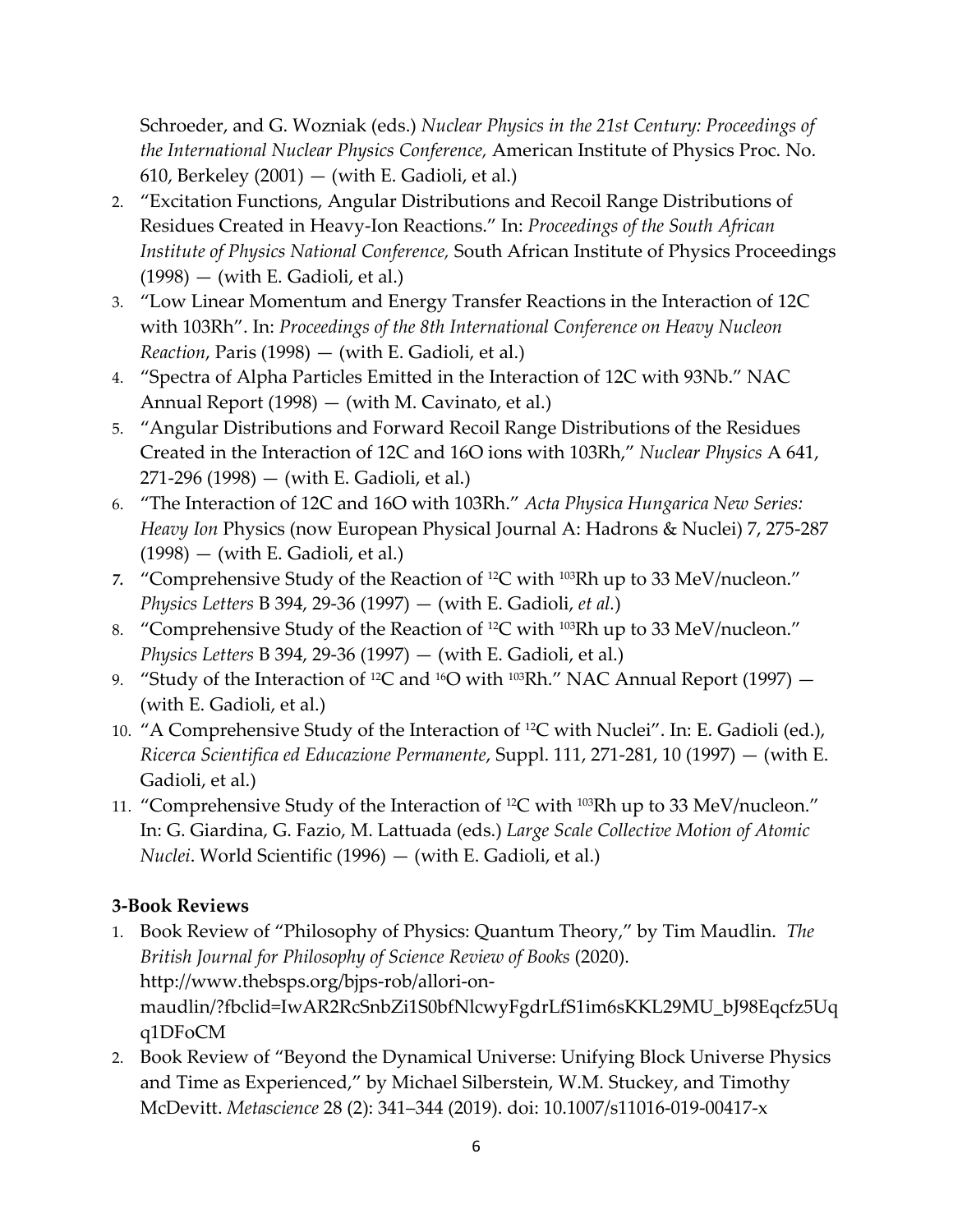- 3. Book Review of "Quantum Ontology," by Peter J. Lewis. *Philosophy of Science* 85 (4): 735-738 (2018). doi: 10.1086/699020
- 4. Book Review of "Protective Measurement and Quantum Reality," by Shan Gao (ed.). *The British Journal for Philosophy of Science Review of Books* (2017). http://www.thebsps.org/bjps-rob/shan-gao-protective-measurement-and-quantumreality/
- 5. [Book Review of "The Road to Maxwell's Demon: Con](http://valiaallori.com/wp-content/uploads/2016/07/Book_Review_of_The_Road_to_Maxwells_Demo.pdf)ceptual Foundations of [Statistical Mechanics](http://valiaallori.com/wp-content/uploads/2016/07/Book_Review_of_The_Road_to_Maxwells_Demo.pdf)[,"](http://www.google.com/url?q=http%3A%2F%2Fwww.niu.edu%2F%257Evallori%2FAllori-Review-The%2520Road%2520to%2520Maxwell.pdf&sa=D&sntz=1&usg=AFrqEzfF8N3zYCQrIepQ3gS3i8OkzY9jag) by Meir Hemmo and Orly R. Shenker. *International Studies in the Philosophy of Science* 27 (4): 451-454 (2013). doi :10.1080/02698595.2013.868179
- 6. [Book Review of "](http://www.google.com/url?q=http%3A%2F%2Fndpr.nd.edu%2Fnews%2F38495-do-we-really-understand-quantum-mechanics%2F&sa=D&sntz=1&usg=AFrqEzePwYHiFiqQ7vzTbCi6U5CnZRGNGw)[Do We Really Understand Quantum Mechanics](http://ndpr.nd.edu/news/38495-do-we-really-understand-quantum-mechanics/)[?"](http://www.google.com/url?q=http%3A%2F%2Fndpr.nd.edu%2Fnews%2F38495-do-we-really-understand-quantum-mechanics%2F&sa=D&sntz=1&usg=AFrqEzePwYHiFiqQ7vzTbCi6U5CnZRGNGw) by Franck Lalöe; *Notre Dame Philosophical Review* (2013). http://ndpr.nd.edu/news/38495-do-we-reallyunderstand-quantum-mechanics/
- 7. [Book Review of "Everywhere and Everywhen, Adventures in Physics and](http://ndpr.nd.edu/news/24577-everywhere-and-everywhen-adventures-in-physics-and-philosophy/)  [Philosophy,"](http://ndpr.nd.edu/news/24577-everywhere-and-everywhen-adventures-in-physics-and-philosophy/) by Nick Huggett; *Notre Dame Philosophical Review* (2011). http://ndpr.nd.edu/news/24577-everywhere-and-everywhen-adventures-in-physicsand-philosophy/
- 8. [Book Review of "Quantum Mechanics](http://valiaallori.com/wp-content/uploads/2016/07/Book_Review_of_Quantum_Theory_A_Philosop.pdf) a Philosopher's Overview," by Salvator Cannavo; *International Studies in the Philosophy of Science 24* (3), 330-333 (2010). doi: 10.1080/02698595.2010.522416
- 9. [Book review of "The Kantian legacy in the Nineteenth](http://muse.jhu.edu/article/269928) -Century Science," M. Friedman, and A. Nordmann (eds*.); Journal of the History of Philosophy* 47 (3), 478-479 (2009). doi: 10.1353/hph.0.0128

#### **4-Papers Read at Professional Meetings (Conferences, Workshops, Invited talks)**

- 1. "Wave-functionalism." Dartmouth College Philosophy Colloquium. October 23, 2021.
- 2. "Wave-functionalism." Statistical and Quantum Mechanics: Reconsidering their Foundations on the Basis of New Cutting-edge Experiments and Theoretical Models. Gran Sasso Science Institute, L'Aquila (Italy). September 20-24, 2021. Online meeting.
- 3. "Naturalness from a Humean Perspective: A Reductio Argument." Sixth Annual Conference of the Society for the Metaphysics of Science. September 1-4,2021. Online meeting.
- 4. "What if? Speculations about the Best of All Possible Quantum Worlds." International Conference in Advances in Pilot Wave Theories. July 26-30, 2021. Online meeting.
- 5. "Quantum Scientific Realism. Or How Everyone Learned to Stop Worrying and Love Quantum Mechanics." VII International Workshop on Quantum Mechanics and Quantum Information: Quantum Ontology and Metaphysics. April 15-16 and 22-23, 2021. Online meeting.
- 6. Comments on Alyssa Ney's Book "The World in the Wave Function." Pacific APA, online. April 6, 2021. Online meeting.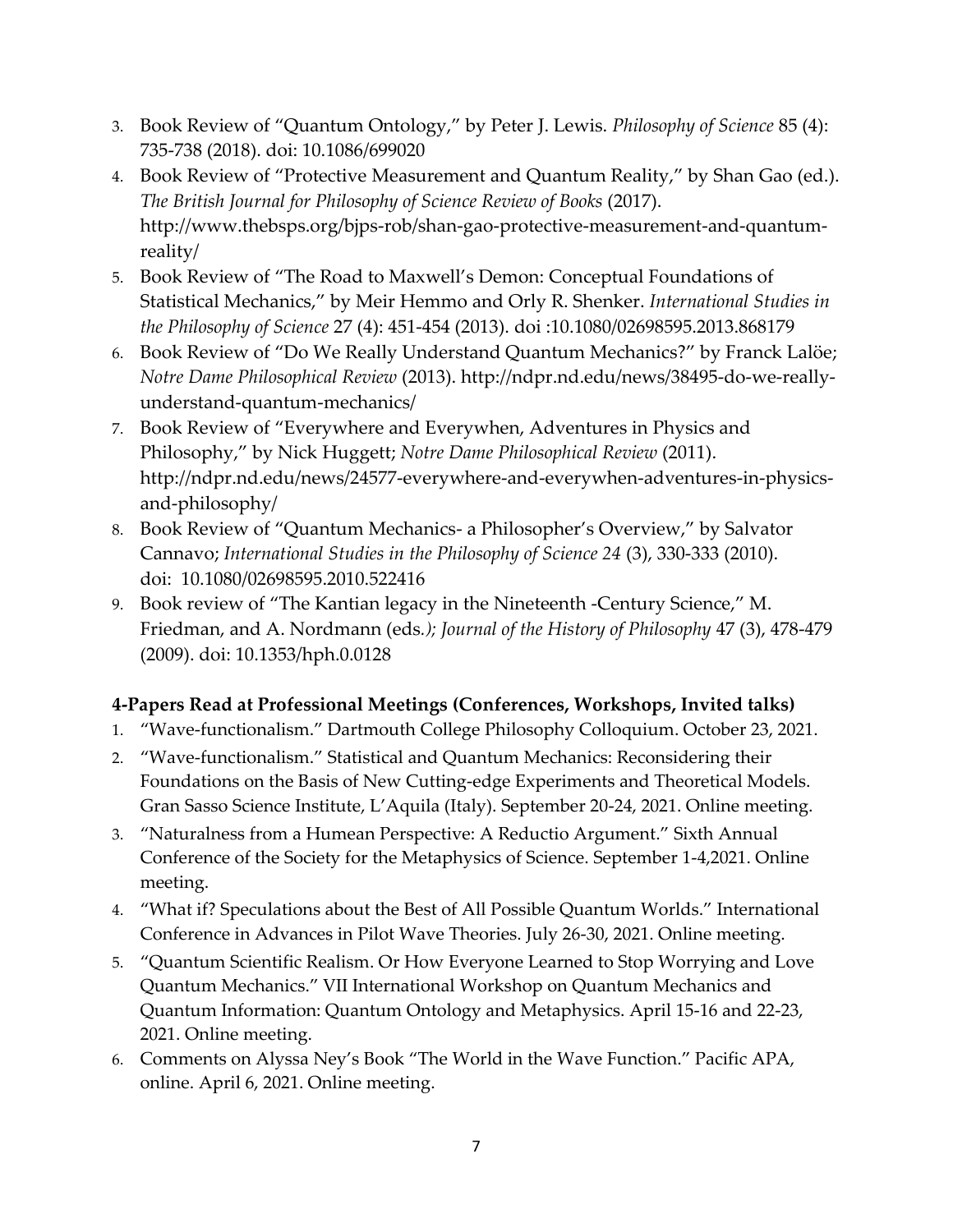- 7. "Quantum Scientific Realism. Or How Everyone Learned to Stop Worrying and Love Quantum Mechanics." Quantum Engineering Grenoble, Quantum
- 8. "The Wavefunction is as the Wavefunction does" Mini-Workshop on the Meaning of the Wave Function. June 15, 2020 (invited) https://sites.google.com/view/harvardfoundationsofphysics/the-meaning-of-thewave-function-june-15-2020
- 9. "Why Scientific Realists Should Reject the Second Dogma of Quantum Mechanics." Conference on Quantum, Probability, and Logic. Jerusalem, May 25-27, 2020 (invited)
- 10. "The Wavefunction is as the Wavefunction Does." American Philosophical Association (APA), Central Division Meeting. Chicago, February 26-29, 2020
- 11. Comments on Chip Seben's paper "Aligning our Theories of the Electromagnetic and Dirac Fields". Society for the Metaphysics of Science Conference. Toronto, ON, Canada, November 7-9, 2019
- 12. "Typicality, Probability and Explanation between Deterministic and Indeterministic Theories" Rutgers Workshop on the Philosophy of Probability. New Brunswick, NJ, October 24-26, 2019 (invited)
- 13. "Gibbs vs Boltzmann" Summer School: The Nature of Entropy I. Saig (Germany). July 22-27, 2019 (invited)
- 14. "Time and Pancakes: Some Reflections of Time Reversal Symmetry." IAPT Conference. Boulder, CO. June 22-26, 2019 (Keynote)
- 15. "Quantum Mechanics between History, Physics and Philosophy." NIU Department of Physics Colloquium. October 26, 2018 (invited)
- 16. "The Wave Function is as the Wave Function Does." International Workshop on 'The Meaning of the Wave Function.' Shanxi University, Taiyuan, China. October 12-14, 2018 (invited)
- 17. "Some Remarks on Explanation in Statistical Mechanics." Foundations 2018 The 19th U.K. and European Meeting on the Foundations of Physics, Utrecht, Netherlands. July 10-13, 2018
- 18. "Some Remarks on Explanation in Statistical Mechanics." 11th MuST Conference 'Models of Explanation,' University of Turin, Italy. June 11-13, 2018
- 19. "Fundamental Objects without Fundamental Properties." Fundamentality in Physics and Metaphysics Workshop. University of Geneve, Switzerland. May 29-30, 2018 (invited)
- 20. "Free Will and the Quantum." International Conference on 'Quanta and Mind.' San Francisco State University, San Francisco, CA. April 11-12, 2018 (invited)
- 21. "Quantum Mechanics, Time and Ontology." American Philosophical Association (APA) Pacific Division Meeting, San Diego, CA. March 28 – April 1, 2018
- 22. "Determinism, Indeterminism, and the Statistical Postulate." 118th Statistical Mechanics Conference, Rutgers, New Brunswick, NJ. December 17-19, 2017 (invited)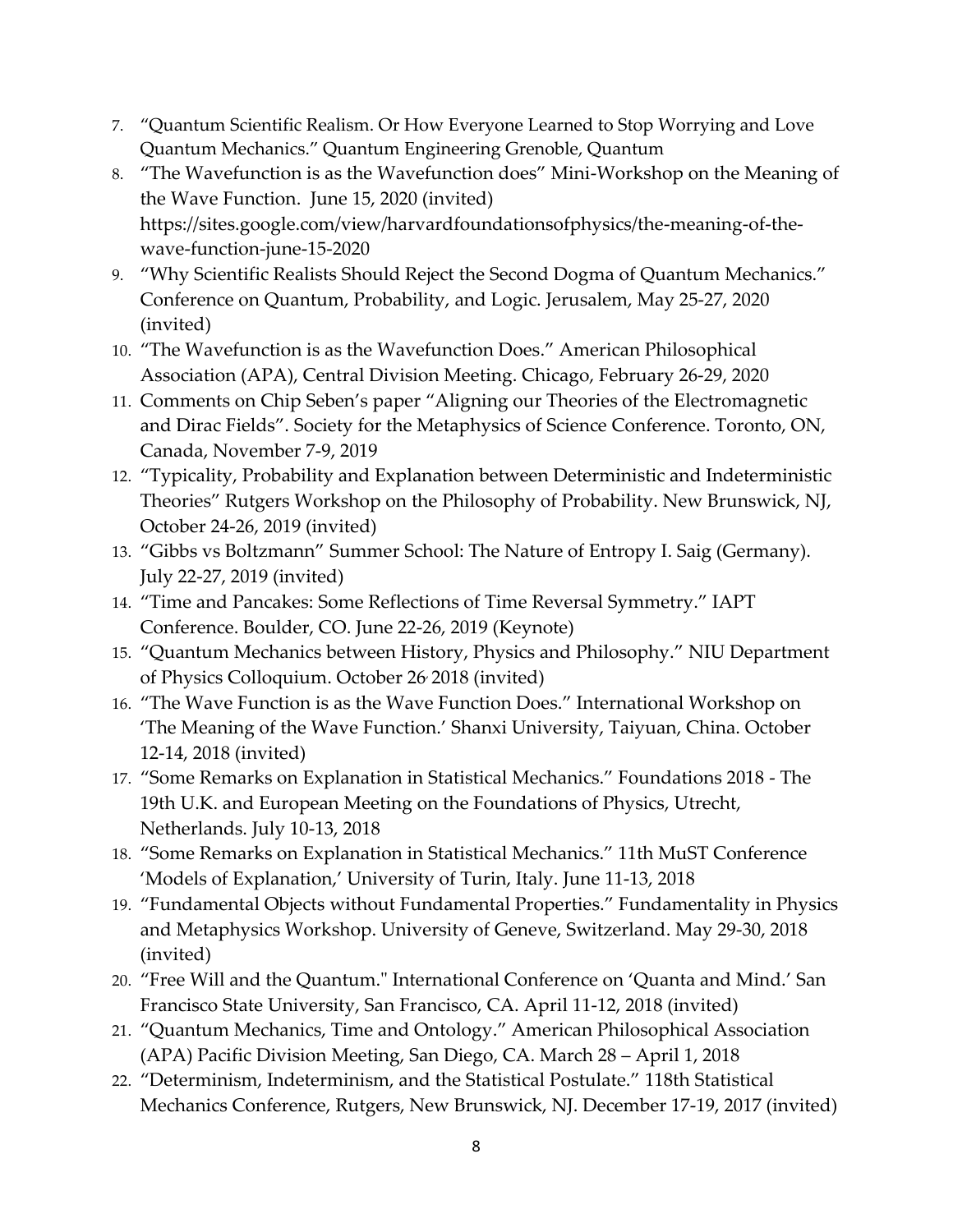- 23. "For Once, Skinny is Not Natural: The Case of the Higgs Particle." 2017 Conference of the Italian Society of Logic and Philosophy of Science (Società Italiana di Logica e Filosofia della Scienza, SILFS). Bologna (Italy), June 20-23, 2017
- 24. "Towards a Structuralist Elimination of Properties." Rutgers Workshop on Structural Realism and Metaphysics of Science. Rutgers, New Brunswick, NJ. May 18-19 2017 (invited)
- 25. "Scientific Realism and the Quantum." American Philosophical Association (APA) Pacific Division Meeting, Seattle, WA. April 12-15, 2017
- 26. Comments on Olin Robus' paper: "Putnam, Stein, and Space-Time: What Can Science Do for Philosophy?" American Philosophical Association (APA), Central Division Meeting, Kansas City, MO. March 1-4, 2017 (invited)
- 27. "Structure, Laws of Nature, and Fundamental Properties." Symposium on Radical Ontic Structural Realism. American Philosophical Association (APA), Eastern Division Meeting. Baltimore, MD. January 4-7 2017 (invited)
- 28. "Scientific Realism and Primitive Ontology." Philosophy of Science Association (PSA) Meeting. Atlanta, GE. November 3-5, 2016
- 29. "Laws of Nature, Fundamental Properties and Ontology." Midwest Annual Workshop in Metaphysics (MAWM). University of Nebraska-Lincoln. Lincoln, NE. October 14-15, 2016 (invited)
- 30. "Scientific Realism and Primitive Ontology." 2016 Conference of the Society of Philosophy of Science (Société de philosophie des science, SPS). University of Lausanne (Switzerland). June 29-July 1, 2016
- 31. Comments on Jason Turner's paper: "Everettian Quantum Mechanics and Evil." Rutgers Mini-Conference on Multiverse, Theodicy, and Fine-Tuning. Rutgers University. June 10-11, 2016 (invited)
- 32. Comments on Hans Halvorson's paper: "A Probability Problem in the Fine-Tuning Argument." Rutgers Mini-Conference on Multiverse, Theodicy, and Fine-Tuning. Rutgers University. June 10-11, 2016 (invited)
- 33. "What Does Quantum Mechanics tell us about Time?" Department of Philosophy, University of Wisconsin-Milwaukee. April 10, 2015 (invited)
- 34. "What Does Quantum Mechanics Tell us about Time?" South Carolina Society for Philosophy, Wofford College, Spartanburg SC, March 27-28, 2015
- 35. "The Paradox of Deterministic Probabilities" North Carolina Philosophical Society, North Carolina State University, Raleigh, NC, February 27-28, 2015
- 36. "Physical Theories and Primitive Ontology: a Primer." First iWorkshop on the Meaning of the Wave Function. October 20-26, 2014 (invited) http://www.ijqf.org/groups-2/meaning-of-the-wave-function/
- 37. "The Paradox of Deterministic Probabilities." Indiana Philosophical Association Meeting. Indiana University-Purdue University, Fort Wayne, IN. October 16-17, 2014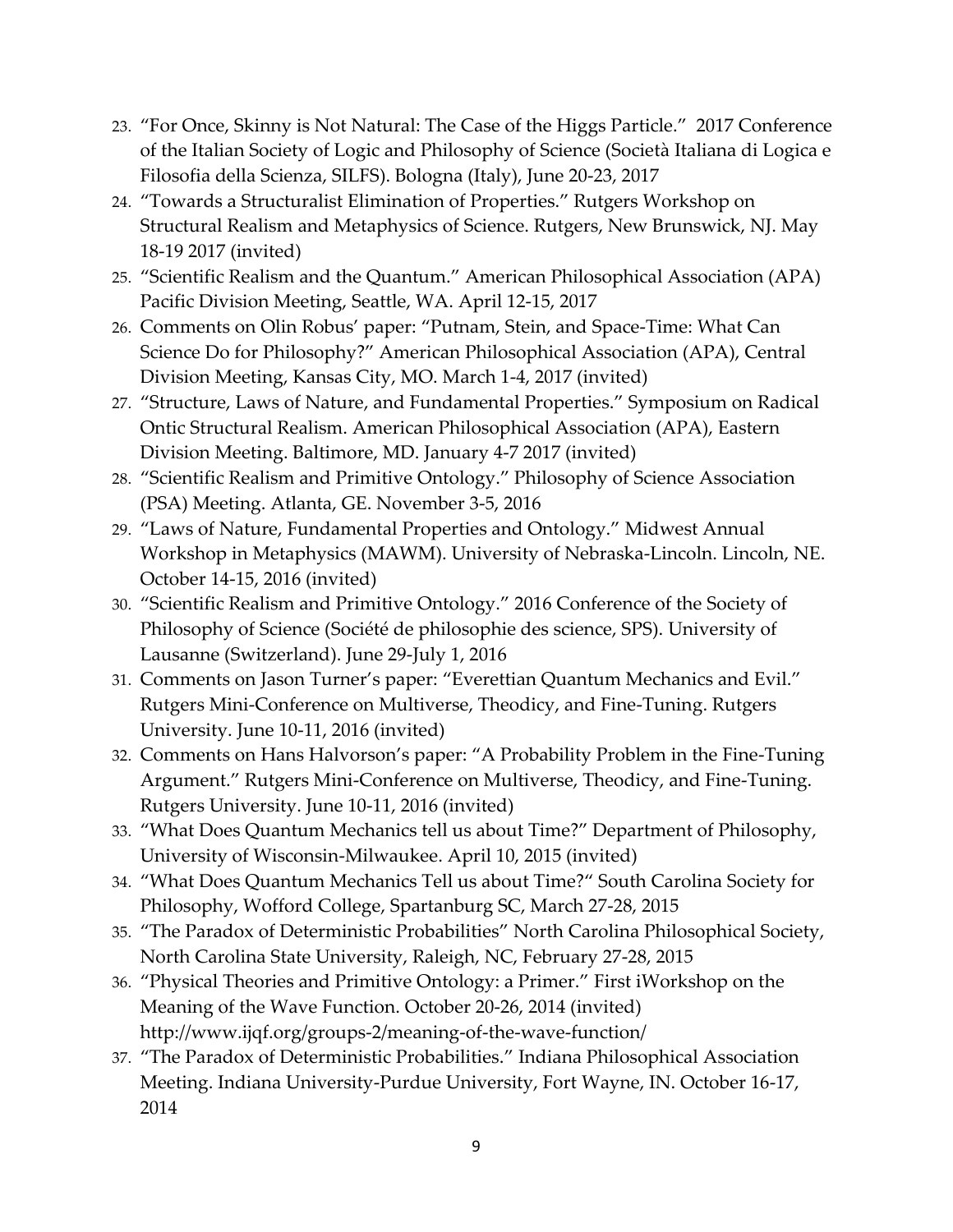- 38. "Quantum Mechanics and Paradigm Shifts." Conference on the Metaphysics of Quantum Mechanics. Oxford University. Oxford, UK. October 2-3, 2014 (invited)
- 39. "Maxwell's Paradox: On the Metaphysics of Classical Electrodynamics and its Time-Reversal Invariance." 2014 Conference of the Society of Philosophy of Science (Société de philosophie des science, SPS). University of Lille 1 and University of Lille 3 (France). June 25-27, 2014
- 40. "Quantum Mechanics and Paradigm Shifts." 2014 Conference of the Italian Society of Logic and Philosophy of Science (Società Italiana di Logica e Filosopia della Scienza, SILFS). University of Rome III, Rome, RM (Italy). June 18-20, 2014
- 41. "What does Quantum Mechanics Tell us about Time?" Philosophy of Time Society Conference. Palazzo Feltrinelli, Gargnano, BS (Italy). May 11-14, 2014
- 42. "What does Quantum Mechanics Tell us about Time?" Quantum Time Conference. Center for Philosophy of Science, Pittsburgh, PA. March 28-29, 2014
- 43. "Quantum Mechanics and Paradigm Shifts." 9th Annual International Conference on Philosophy. Athens, Greece. May 26-29, 2014
- 44. "Quantum Mechanics and Paradigm Shifts." 14<sup>th</sup> Annual Conference of the Israeli Society for History and Philosophy of Science (ISHPS). Bloomfield Science Museum, Jerusalem (Israel). December 22, 2013
- 45. "Primitive Ontology and Laws of Nature." Workshop Bridging Metaphysics and Philosophy of Physics. University of Rochester. Rochester, NY. September 13-14, 2013 (invited)
- 46. "Pandora's Cat: The Story of the Cat that was neither dead nor alive." Sigma Xi Scientific Research Society brown bag lunch series, Northern Illinois University. Dekalb, IL. January 30, 2013 (invited)
- 47. "Maxwell's Paradox: On the Metaphysics of Classical Electrodynamics and its Time-Reversal Invariance." Philosophy of Science Association (PSA) Meeting, San Diego, CA. November 15-17, 2012
- 48. "On the Metaphysics of Classical Electrodynamics and its Time-Reversal Invariance." Illinois Philosophical Association (IPA), Northern Illinois University, Dekalb, IL. November 18-19, 2011
- 49. "Is the Classical-Quantum Transition truly an example of a Kuhnian Revolution?" Midwest Workshop in Philosophy of Science, Technology, Engineering and Mathematics (PHILOSTEM 2), Fort Wayne, IN. November 10-12, 2011
- 50. "On the Metaphysics of Classical Electrodynamics and its Time-Reversal Invariance." Northwest Philosophy Conference, Lewis and Clark College, Portland, OR. November 3-5, 2011
- 51. "On the Metaphysics of Classical Electrodynamics and its Time-Reversal Invariance." 27<sup>th</sup> Philosophy and History of Science Conference, Boulder, CO. September 22-25, 2011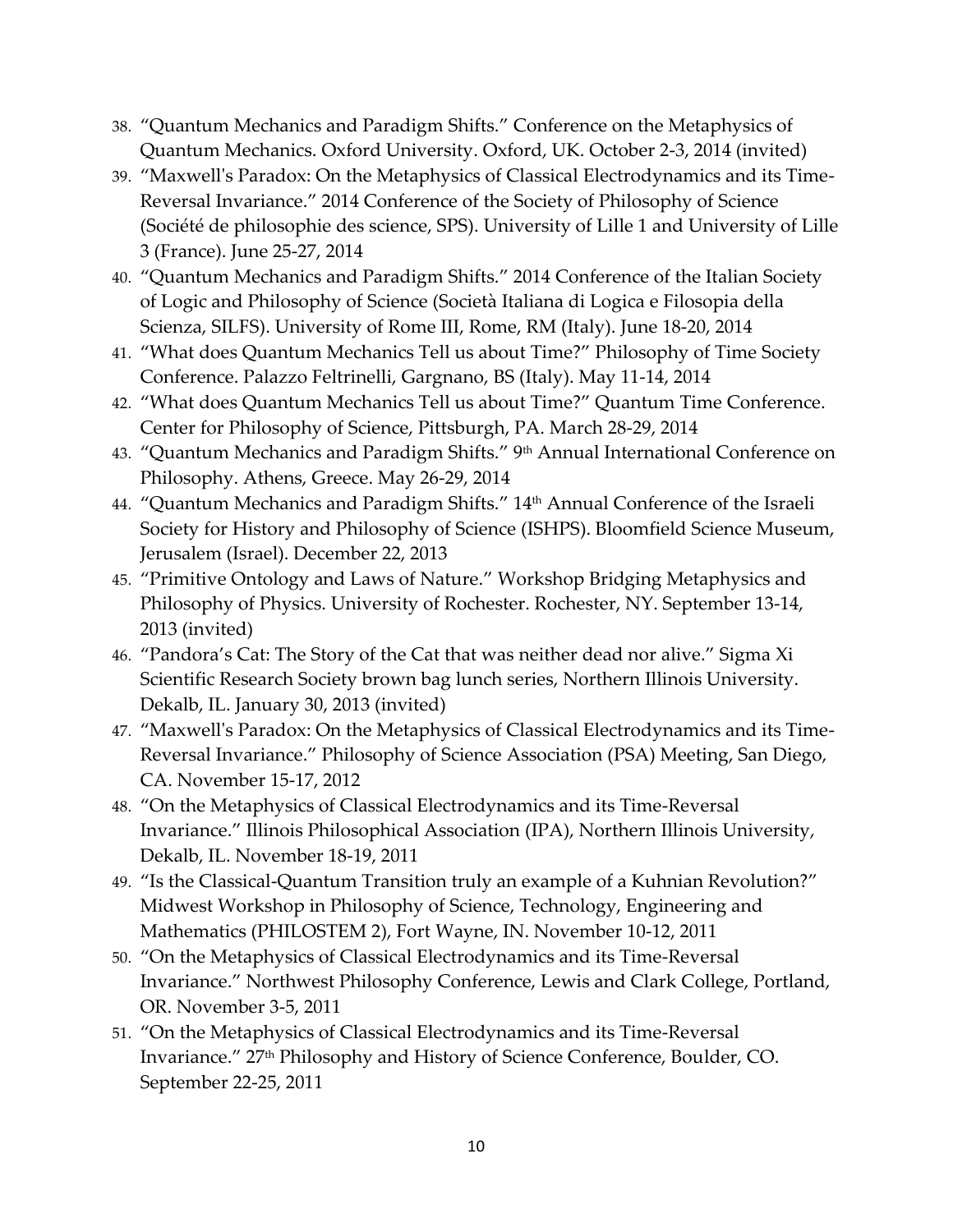- 52. "Is Quantum Mechanics a Kuhnian Revolution?" Quantum Theory without Observers Conference, Sexten, BZ (Italy). July 24 – August 8, 2011 (invited)
- 53. "What does Quantum Mechanics Tell us about Time?" 2010 Conference of the Italian Society of Logic and Philosophy of Science (Società Italiana di Logica e Filosopia della Scienza, SILFS), Bergamo, BG (Italy). December 15-17, 2010
- 54. "Do Particles Have Free Will?" 2010 Joint Meeting of the Illinois and Indiana Philosophical Association, Eastern Illinois University, Charleston IL. November 5-6, 2010
- 55. "Some Remark on Wave Function Monism." 26<sup>th</sup> Boulder Conference on the History and Philosophy of Science, Boulder, CO. October 22-24, 2010
- 56. "Do Particles Have Free Will?" Central State Philosophical Association (CSPA) Meeting, Detroit, MI. September 23-25, 2010
- 57. "Primitive Ontology and the Structure of Fundamental Physical Theories." What is Quantum Theory Conference, Sexten, BZ (Italy). August 2-11, 2010 (invited)
- 58. Comment on Alyssa Ney's paper: "Quantum Mechanics and Three-dimensional Space." Philosophical Issues in Cosmology, Quantum Theory, and Time Conference, Rutgers Center for Philosophy and the Sciences and the Philosophy Department, New Brunswick, NJ. April 16-18, 2010 (invited)
- 59. "On Wave Function Monism in Spontaneous Collapse Theories." Philosophy of Physics Colloquium, Department of Philosophy, University of Illinois at Chicago, Chicago, IL. March 31, 2010 (invited)
- 60. Comments on Christopher Pynes' paper: "The Mistake in Monty Fall." Illinois Philosophical Association Meeting, Urbana-Champaign, IL. October 23-24, 2009 (invited)
- 61. Comments on Gregory Landini's paper: "Facts about the Slingshot." Central State Philosophical Association (CSPA) Meeting, Dekalb, IL. October 9-10, 2009 (invited)
- 62. "What does Quantum Mechanics Tell us about Time?" Iowa Philosophical Society Annual Conference, Mount Vernon, IA. October 18, 2008
- 63. "Galileo and the Scientific Method." Conference on New Ideas in History and Science, Northern Illinois University, Dekalb, IL. February 6, 2009 (invited)
- 64. "On Wave Function Monism in Spontaneous Collapse Theories." Department of History and Philosophy of Science, Indiana University at Bloomington, Bloomington, IN. January 30, 2009 (invited)
- 65. Comments on Gregory Landini's paper: "Yablo's Paradox and Russellian Propositions." Central States Philosophical Association (CSPA) Meeting, St. Paul, MN. September 26-27, 2008 (invited)
- 66. Comment on Brad Skow's paper: "Why Does Time Pass?" Bellingham Summer Philosophy Conference, Bellingham, WA. August 3-7, 2008 (invited)
- 67. "What Does Quantum Physics Say about Time?" Philosophy Department, University of Macerata, Macerata, Italy. May 28, 2008 (invited)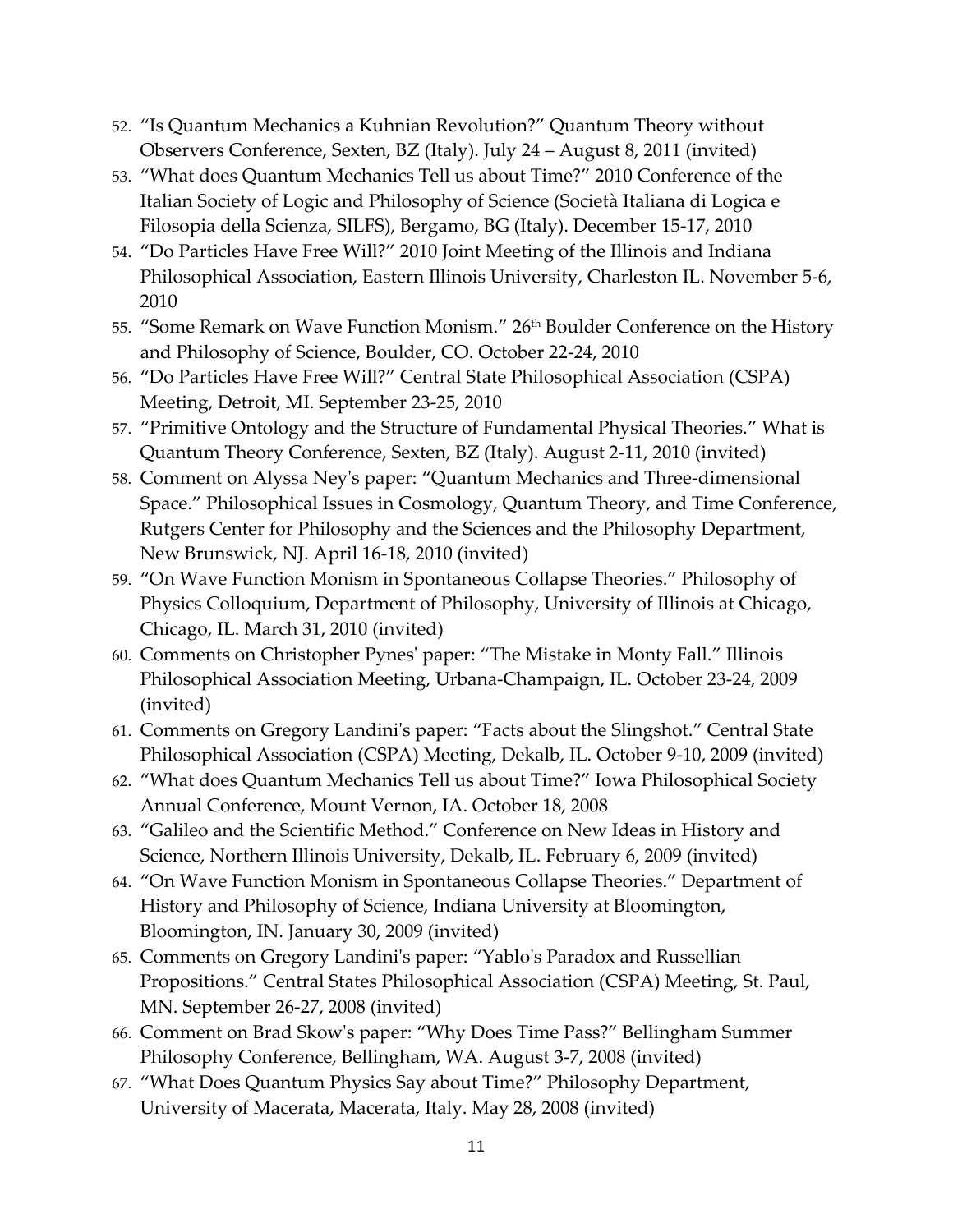- 68. Comment on Jeffrey Dunn's paper: "Counterfactual Dependence, Thermodynamics, and the Special Sciences." American Philosophical Association (APA), Central Division Meeting. Chicago, IL. April 17-20, 2008 (invited)
- 69. Comment on Cian Dorr's paper: "Quantum Mechanics and Space." Metaphysics and Physics Conference, Rutgers University, New Brunswick, NJ. October 26-8, 2007 (invited)
- 70. "Primitive Ontology and the Structure of Fundamental Physical Theories." Quantum Reality: Ontology, Probability, Relativity, New Brunswick, NJ. October 7- 9, 2007 (invited)
- 71. "On the Common Structure of Quantum Theories without Observers." Department of Philosophy, University of Maryland, College Park, MD. March 21, 2007 (invited)
- 72. "Pandora's Cat: On the Common Structure of Bohmian Mechanics and the Ghirardi-Rimini-Weber Theory." Philosophy Department, St. Olaf College, Northfield, MN. February 28, 2007 (invited)
- 73. "Pandora's Cat: On the Common Structure of Bohmian Mechanics and the Ghirardi-Rimini-Weber Theory." Philosophy Department, Northern Illinois University, Dekalb, IL. February 1, 2007 (invited)
- 74. "Pandora's Cat: On the Common Structure of Bohmian Mechanics and the Ghirardi-Rimini-Weber Theory." Philosophy Department, University of Rochester, Rochester, NY. January 26, 2007 (invited)
- 75. "Pandora's Cat: On the Common Structure of Bohmian Mechanics and the Ghirardi-Rimini-Weber Theory." Philosophy Department, University of Iowa, Iowa City, IA. January 22, 2007 (invited)
- 76. "Pandora's Cat: On the Common Structure of Bohmian Mechanics and the Ghirardi-Rimini-Weber Theory." Philosophy Department, Yeshiva College, New York, NY. December 29, 2007 (invited)
- 77. "Pandora's Cat: On Bohmian Mechanics and the GRW Theory." XXXVI Conference of the Italian Society of History of Physics and Astronomy, Rome, RM (Italy). June 15-17, 2006 (invited)
- 78. "On the Importance of the Notion of Primitive Ontology." Second School on the Foundations of Physical Theories, Urbino, PU (Italy). July 5-9, 2004 (invited)
- 79. "Seven Steps toward the Classical World." Mysteries, Puzzles and Paradoxes in Quantum Mechanics Conference, Gargnano, BS (Italy). August 27-September 1, 2001
- 80. "Decoherence and the Classical Limit of Quantum Mechanics." Quantum Structures V: International Quantum Structures Association Conference, Cesena and Cesenatico, FC (Italy). March 31-April 3, 2001 (invited)
- 81. "Heavy Ions Reactions at Low Energy." Centenary of the Italian Society of Physics Conference, Como, CO (Italy). June 1997 (invited)

#### **B-Grants, Fellowships, Recognitions and Leaves of Absence**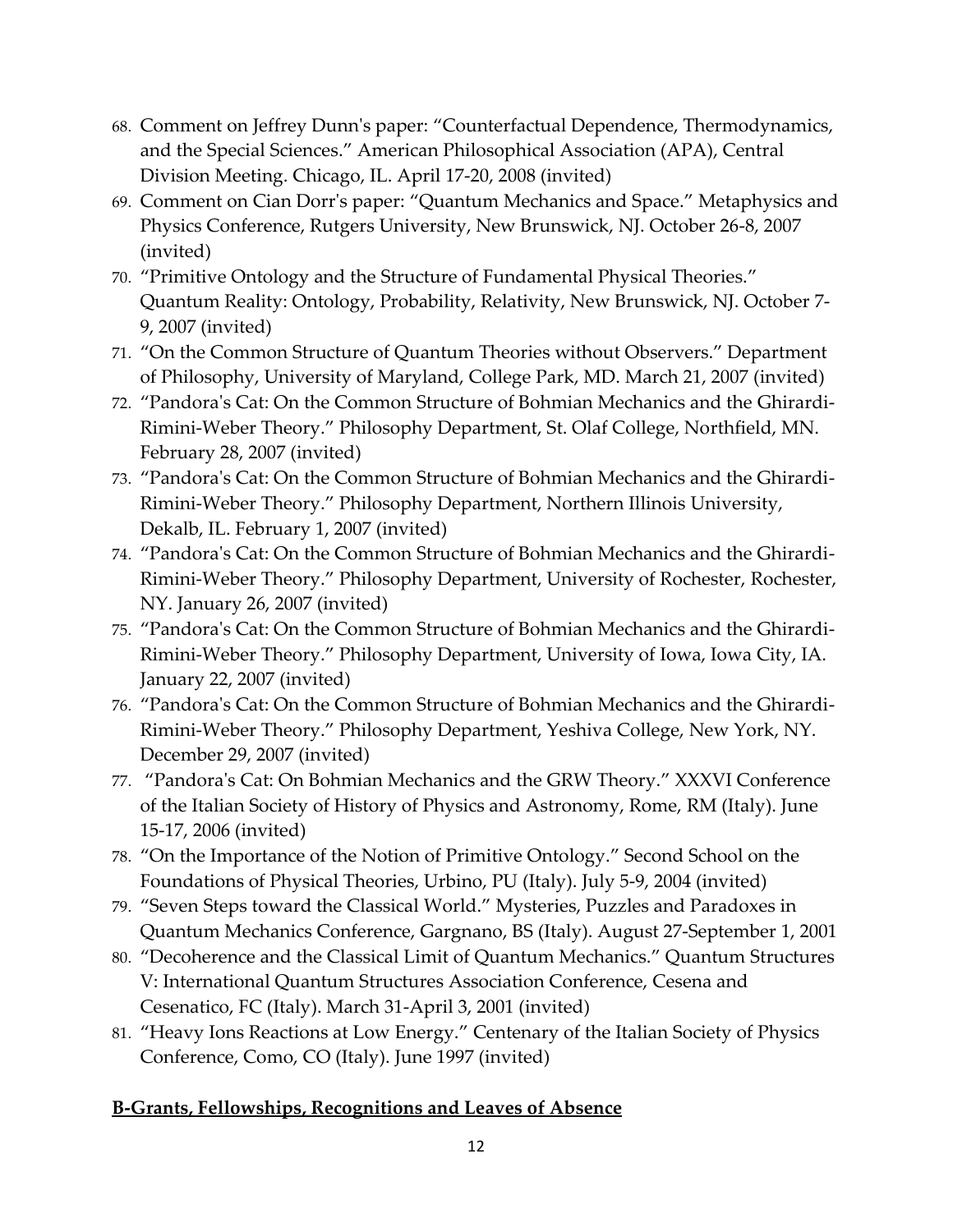- 1. 20201-2021: Sabbatical Leave. Research program: "Primitive Ontology, Scientific Realism, Explanation, Laws, and Fundamentality" – declined for personal reasons.
- 2. 2019-2025: Abilitazione Scientifica Nazionale Prima Fascia (Italian National Scientific Certification), Logic and Philosophy of Science, Full Professor Level https://asn18.cineca.it/pubblico/miur/esito/11%252FC2/1/2?fbclid=IwAR340i13FU43p gOKGr3um20gmNnGO\_uakv-xj1knjfUH6\_8r5Un3bASyzxY
- *3.* 2018-2021: Fellow, The John Bell Institute for the Foundations of Physics. https://www.johnbellinstitute.org/
- 4. 2017-18: Carl and Lily Pforzheimer Foundation Fellowship at the NHC (National Humanities Center). https://nationalhumanitiescenter.org/nhc-names-fellows-2017- 18/

Research Project: "Quantum Mechanics and its Metaphysics: Primitive Ontology, Metaphysical Neutrality, and the Role of the Wave Function in Quantum Theories"

- 5. 2013- 2014: Sabbatical Leave. Research program: "Determinism, Statistical Explanation and Cosmology"
- 6. 2012: CLAS NIU Research & Engaged Learning Grant
- 7. 2009: NSF STS Grant, collaborator. Research program: "Philosophical Implications of the GRW Theory of Wave Function Collapse"
- 8. 2008: NIU Research and Artistry Award Research project: "The Many-Worlds Theory and Relativity: is this a Hoax?"
- 9. 2007: PRIN Grant, collaborator. Research program: "The Problem of Macro objectification in Quantum Mechanics"
- 10. 2005-07: 2-years Rutgers Graduate School Teaching Assistantship
- 11. 2004: Rutgers Travel Award
- 12. 2002-05: 3-year Rutgers Graduate School Fellowship
- 13. 1998-2001: 3-year Fellowship, University of Genova, Italy
- 14. 1998: 1-year Fellowship from Fondazione Fratelli Confalonieri
- 15. 1990-95: 5-year Fellowship for outstanding students from INPGI ("Istituto Nazionale Previdenza Giornalisti Italiani," National Support Institute for Italian Journalists' Families)

#### **Teaching and Related Activities at NIU**

- AY: 2021-22:
	- o Fall 2021: Phil 101: Introduction to Philosophy (online); Phil 464/564: Philosophy of Physics (in person)
	- o Spring 2022: sabbatical leave.
- AY 2020-21:
	- o Fall 2020: Phil 101: Introduction to Philosophy (two sections, hybrid online)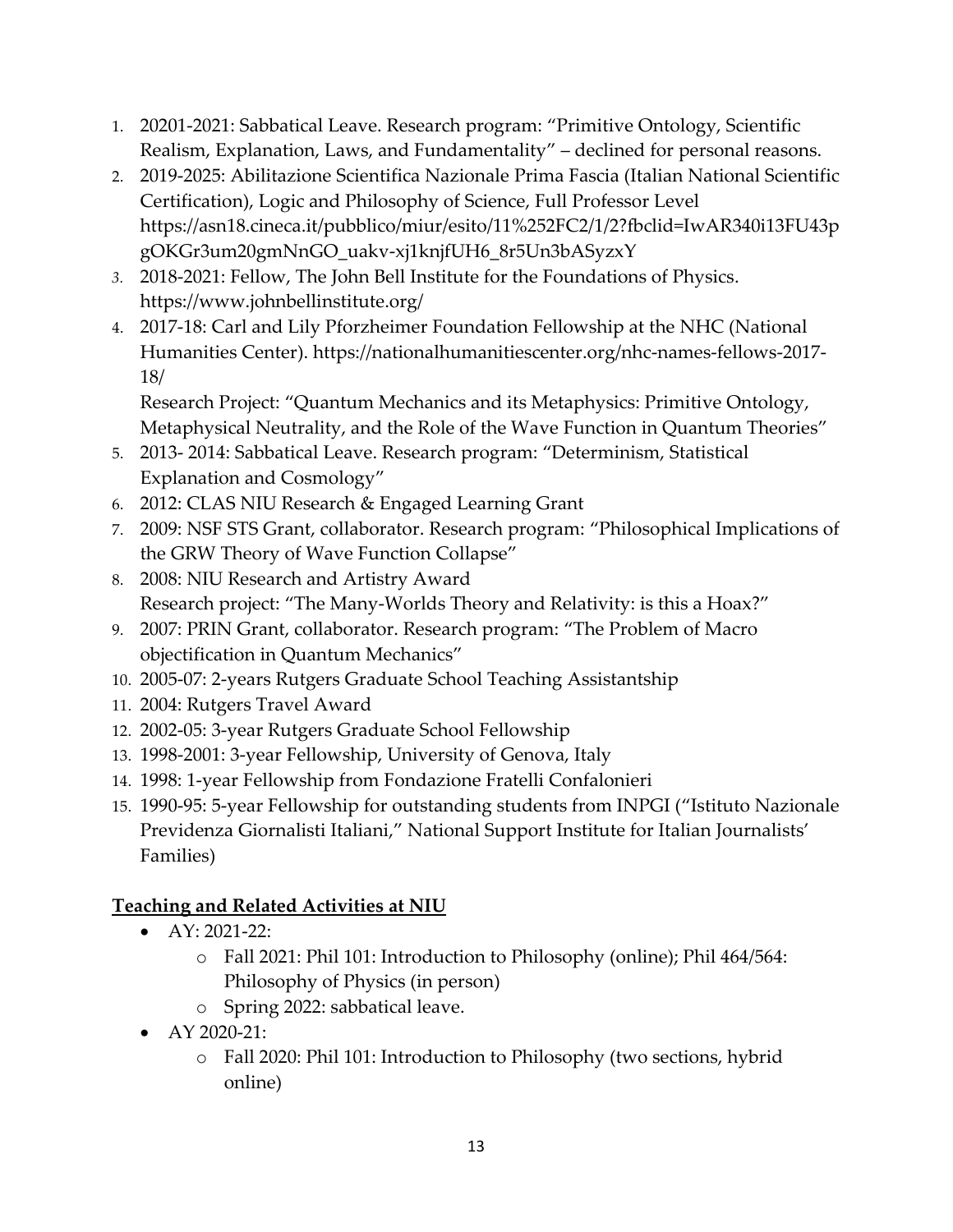- o Spring 2021: Phil 101: Introduction to Philosophy (online); Phil 360: Philosophy of Science (online)
- AY 2019-20
	- o Fall 2019: Phil 101: Introduction to Philosophy; Phil 385: Philosophy and Science Fiction; Phil 385H: Philosophy and Science Fiction Honors
	- o Spring 2020: Phil 101: Introduction to Philosophy; Phil 454: Philosophy of Physics; Phil 545: Philosophy of Physics
- AY 2018-19
	- o Fall 2018 Phil 101: Introduction to Philosophy; Phil 360: Philosophy of Science
	- o Spring 2019: Phil 101: Introduction to Philosophy; Phil 660A: Philosophy of Science
- AY 2017-18
	- o Fall 2017 & Spring 2018: Research Fellowship
- AY 2016-17
	- o Fall 2016: Phil 101: Introduction to Philosophy; Phil 385: Philosophy and Science Fiction
	- o Spring 2017: Phil 101: Introduction to Philosophy; Phil 465/565: Philosophy of Physics; Phil 495: Senior Capstone
- AY 2015-16
	- o Fall 2015: Phil 101: Introduction to Philosophy; Phil 660A: Philosophy of Science
	- o Spring 2016: Phil 101: Introduction to Philosophy; Phil 360: Philosophy of Science
- AY 2014-15
	- o Fall 2014: Phil 101: Introduction to Philosophy; Phil 385: Philosophy and Science Fiction
	- o Spring 2015: Phil 101: Introduction to Philosophy; Phil 691: Special Topics: Paradoxes
- AY 2013-14
	- o Fall 2013 & Spring 2014: Sabbatical leave
- AY 2012-13:
	- o Fall 2012: Phil 101-2: Introduction to Philosophy; Phil 464/564: Philosophy of Physics
	- o Spring 2013: Phil. 101: Introduction to Philosophy (two sections)
- AY 2011-12:
	- o Fall 2011: Phil 101-4: Introduction to Philosophy (double section); Phil 205: Symbolic Logic
	- o Spring 2012: Phil 390: Contemporary Topics in Philosophy, Philosophy and Science Fiction; Phil 691: Special Topics, Paradoxes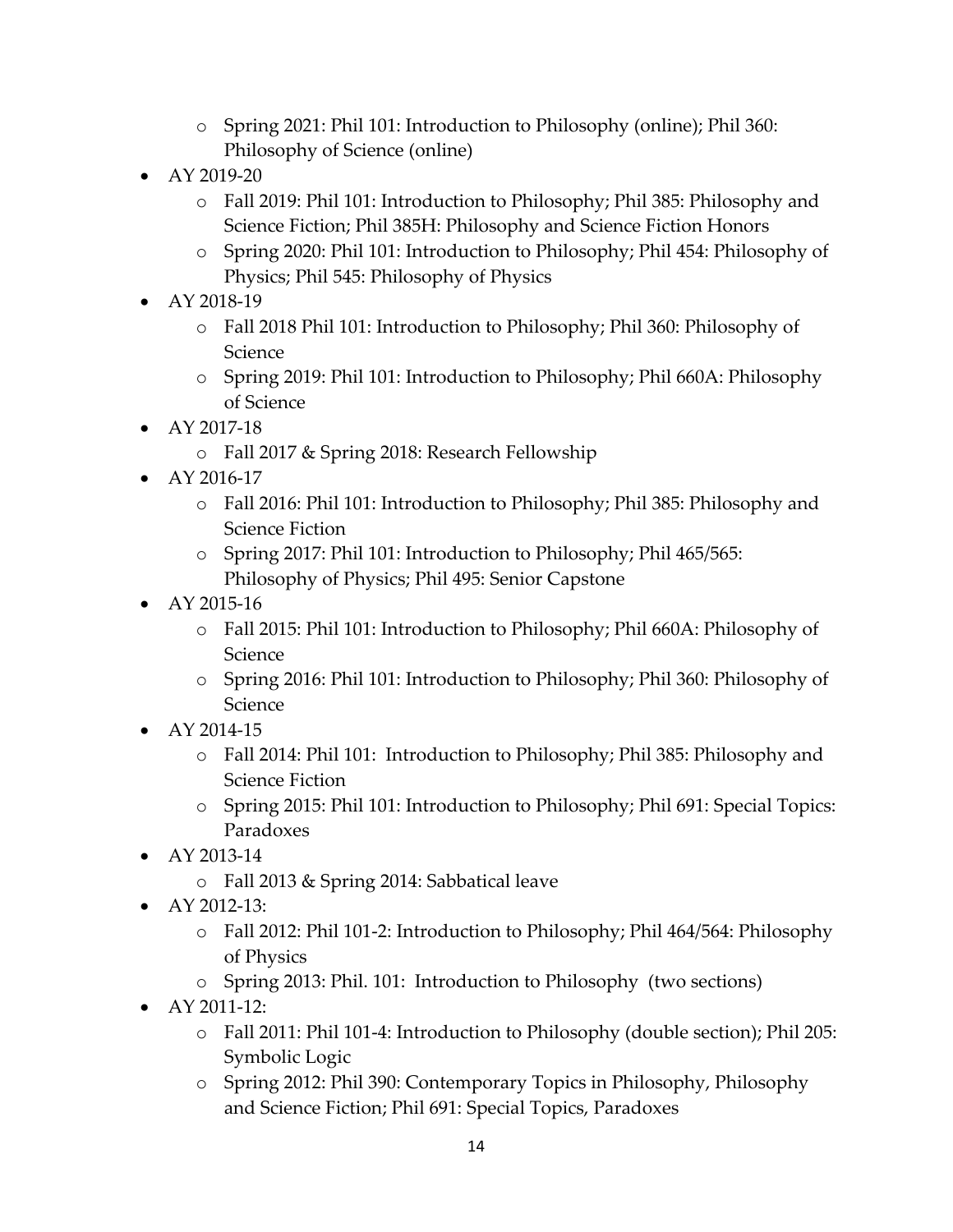- AY 2010-11:
	- o Fall 2010: Phil 652: Philosophy of Science; Phil 101-2&3: Introduction to Philosophy
	- o Spring 2011: Phil 205: Symbolic Logic; Phil 352: Introduction to Philosophy of Science
- AY 2009-10:
	- o Fall 2009: Phil 352: Philosophy of Science
	- o Spring 2010: Phil 691: Special Topics, Paradoxes; Phil 101-1&2: Introduction to Philosophy
- AY 2008-09:
	- o Spring 2009: Phil 652: Philosophy of Science; Phil 101-3: Introduction to Philosophy
	- o Fall 2008: Phil 405/505: Intermediate Logic; Phil 101-3&4: Introduction to Philosophy
- AY 2007-08:
	- o Fall 2007: Phil 352: Philosophy of Science; Phil 101-5&6: Introduction to Philosophy
	- o Spring 2008: Phil 652: Philosophy of Science; Phil 101-1: Introduction to Philosophy

#### **Professional Service**

#### *1-Invited Talks*

Invited talks are listed as 'invited' under "Papers read at Professional Meetings"

#### *2-Editorial Positions*

*Philosophy Compass -* Philosophy of Science Section Editor

#### *3-Other*

Blog Posts:

- 1. Syllabus Showcase: "Philosophy of Physics". Blog of the APA https://blog.apaonline.org/2019/03/20/syllabus-showcase-valia-allori-philosophy-ofphysics/
- 2. "Gravity and the Dark Side of Science" The Institute of Arts and Ideas, iai.tv https:\iainews.iai.tv\articles\gravity-and-the-dark-side-of-science-auid-901
- 3. "Realismo Scientifico e Meccanica Quantistica: E' la Funzione d'Onda la Radice di Tutti i Mali?" Philosophy Department Blog, University of Urbino, PU (Italy) http://filosofia.uniurb.it/realismo-scientifico-e-meccanica-quantistica-e-la-funzionedonda-la-radice-di-tutti-i-mali/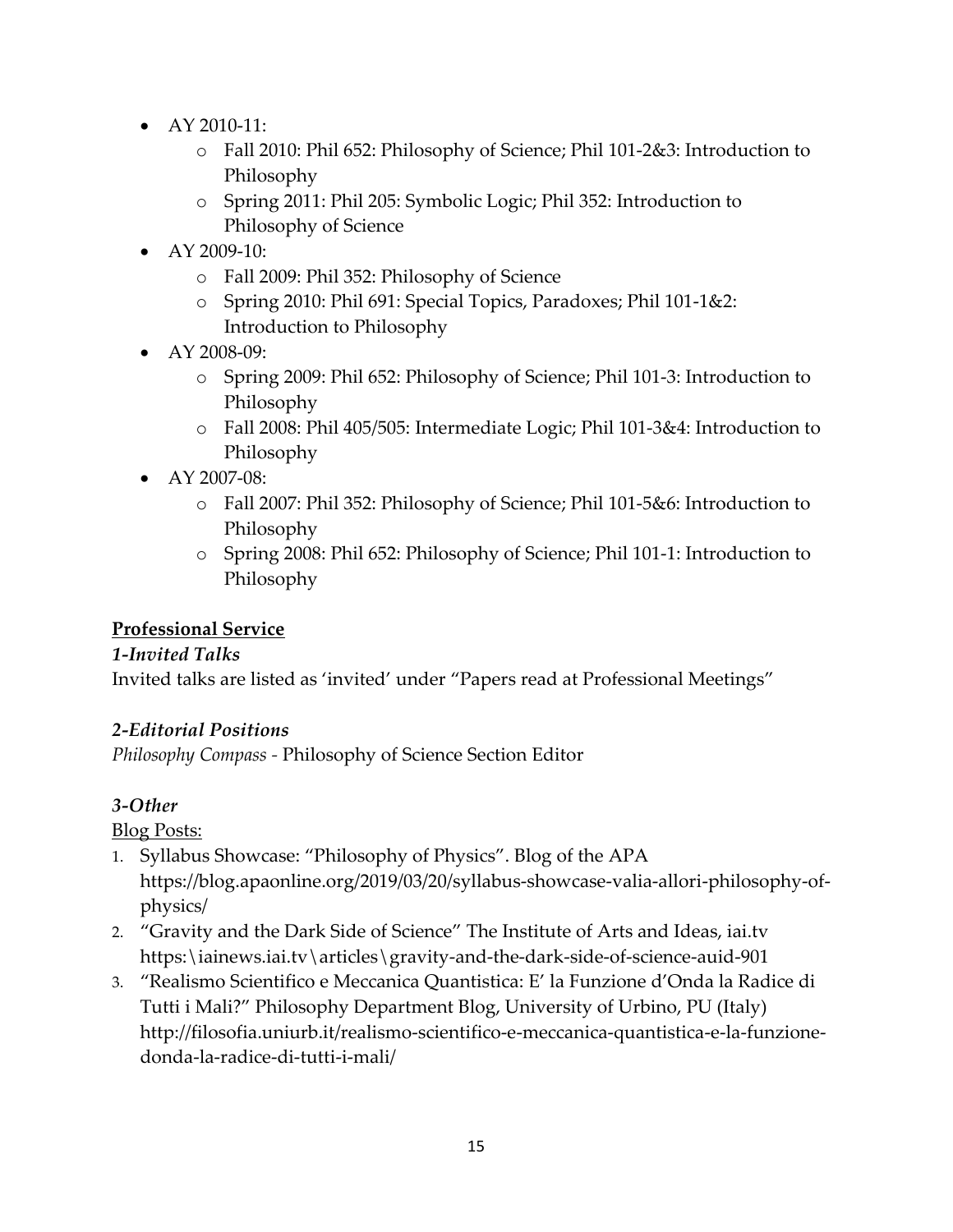4. "How do Gravitational Waves Confirm General Relativity?" The Philosopher's Eye, the Wiley Blackwell philosophy blog

https://philosophycompass.wordpress.com/tag/general-relativity/

Interviews:

- 1. Interview for "Richard Marshall's Philosophy Interviews after 3:AM": "Quantum Physics, the Wavefunction and Realism" https://316am.site123.me/articles/quantum-physics-the-wavefunction-andrealism?c=end-times-series
- 2. Interview for the article "The return of the aether" Brendan Foster, New Scientist 244 (3254) November 2019: 32-35
- 3. "Rolling Stone Magazine Italia" (in Italian)
- 4. "La Soglia Oscura" (in Italian) Part 1: http://www.sogliaoscura.org/la-fisica-e-il-paranormale-1-parte-a-confrontocon-un-fisico/http:/www.sogliaoscura.org/int-fisica1.html, and Part 2: http://www.sogliaoscura.org/la-fisica-e-il-paranormale-2-parte-a-confrontocon-un-fisico/http:/www.sogliaoscura.org/int-fisica1.html

Discussant at the following conferences:

- 1. Foundations of Quantum Mechanics Seminar. Northeastern University, Boston MA. March 27, 2020 – cancelled due to COVID-19. Rescheduled for April 2021.
- 2. New Directions in the Foundations of Physics Conference. Viterbo, Italy. June 8 10, 2018
- 3. Rutgers-Columbia Workshop on Metaphysics of Science: Quantum Field Theories. Rutgers, New Brunswick, New Jersey. May 17-18, 2018
- 4. 2017 Society for the Metaphysics of Science Conference. Fordham University, New York, NY. Oct 5-7, 2017
- 5.  $14<sup>th</sup>$  New Direction in the Foundations of Physics Conference, Washington DC. April 24-26, 2015
- 6. "Metaphysics Meets Philosophy of Physics in Rochester." University of Rochester, Rochester, NY. September 12-13, 2014
- 7. 9<sup>th</sup> New Direction in the Foundations of Physics Conference, Washington DC. April 30-May 2, 2010
- 8. Quantum Mechanics and the Nature of Physical Reality Conference, Sexten (Bozen), Italy. July 22-25, 2009
- 9. Philosophical Foundations of Statistical Mechanics Workshop, Rutgers University, New Brunswick, NJ. May 13-15, 2009
- 10. 8<sup>th</sup> New Direction in the Foundations of Physics Conference, Washington DC. May 1-3, 2009
- 11. Philosophy of Gauge Theory Workshop. University of Pittsburgh, Pittsburgh, PA. April 18-19, 2009